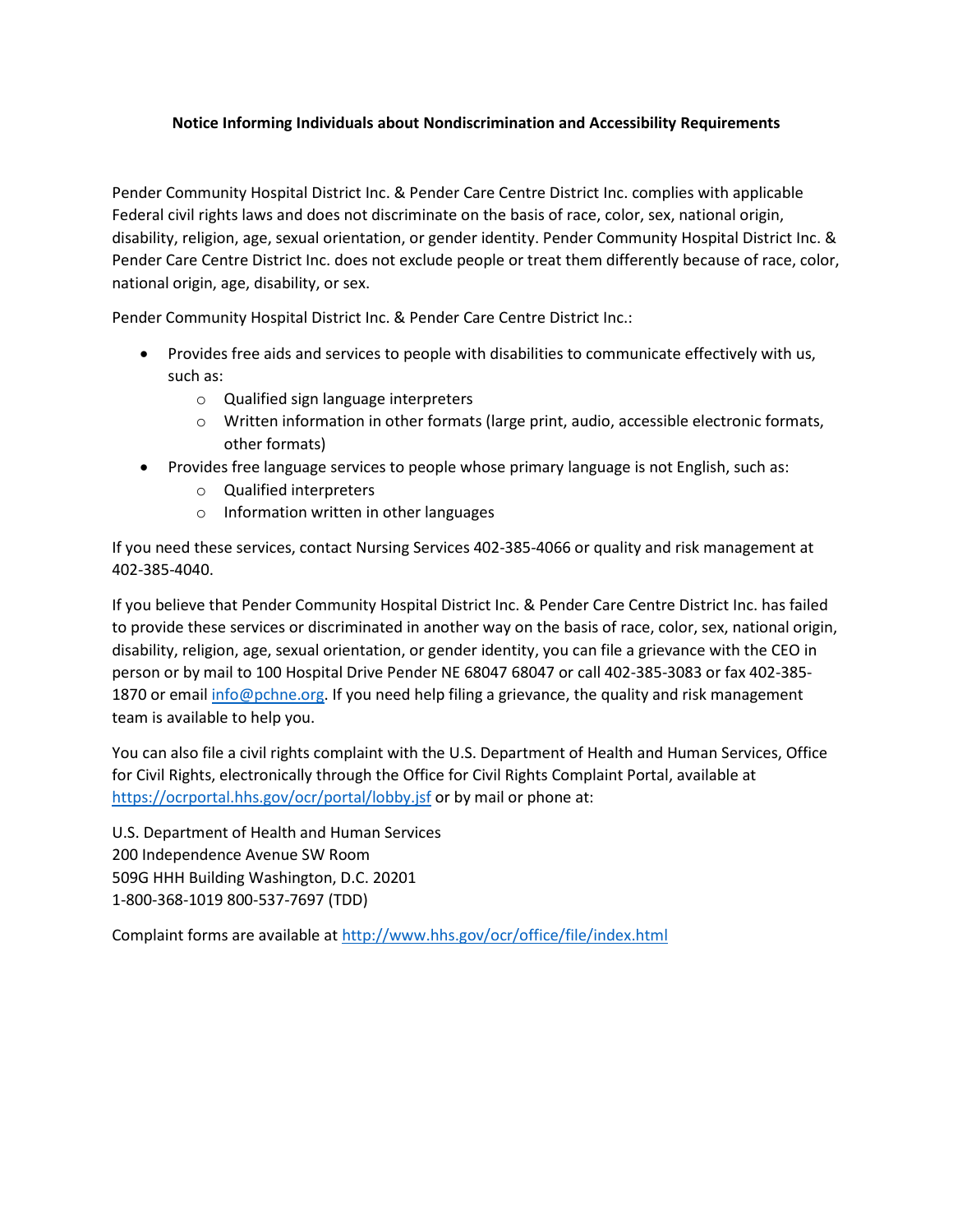Appendix B to Part 92—Sample Tagline Informing Individuals With Limited English Proficiency of Language Assistance Services:

Spanish –

ATENCIÓN: si habla español, tiene a su disposición servicios gratuitos de asistencia lingüística. Llame al 1-402- 3083

Vietnamese -

CHÚ Ý: Nếu bạn nói Tiếng Việt, có các dịch vụ hỗ trợ ngôn ngữ miễn phí dành cho bạn. Gọi số 1-402-385- 3083

Chinese -

注意:如果您使用繁體中文,您可以免費獲得語言援助服務。請致電 1-402-385-3083

## Arabic –

ب رق م ات صل .ب ال مجان ل ك ت تواف ر ال لغوی ة ال م ساعدة خدمات ف إن ال لغة، اذك ر ت تحدث ك نت إذا :م لحوظة 1-402-385-3083

unD (Karen)

LALE: Ñe kwōj kōnono Kajin Ṃajōḷ, kwomaroñ bōk jerbal in jipañ ilo kajin ṇe aṃ ejjeḷọk wōṇāān. Kaalọk 1-402- 385-3083

Français (French)

ATTENTION : Si vous parlez français, des services d'aide linguistique vous sont proposés gratuitement. Appelez le 1-402-385-3083

Oroomiffa (Oromo)

XIYYEEFFANNAA: Afaan dubbattu Oroomiffa, tajaajila gargaarsa afaanii, kanfaltiidhaan ala, ni argama. Bilbilaa 1- xxx-xxx-xxxx

Deutsch (German) ACHTUNG: Wenn Sie Deutsch sprechen, stehen Ihnen kostenlos sprachliche Hilfsdienstleistungen zur Verfügung. Rufnummer: 1-402-385-3083

한국어 (Korean)

주의: 한국어를 사용하시는 경우, 언어 지원 서비스를 무료로 이용하실 수 있습니다. 1-402-385- 3083번으로 전화해 주십시오

Nepali

ध्यान �दनह़ोस:़ तपाइ�ले नेपाल� बोल्नहन्छ भन तपाइ�को �ननम्त भाषा सहायता सवाहरू �नःशल्क रूपमा उपलब्ध छ । फोन गनह़ोसर ़ 1-402-385-3083

Русский (Russian) ВНИМАНИЕ: Если вы говорите на русском языке, то вам доступны бесплатные услуги перевода. Звоните 1- 402-385-3083